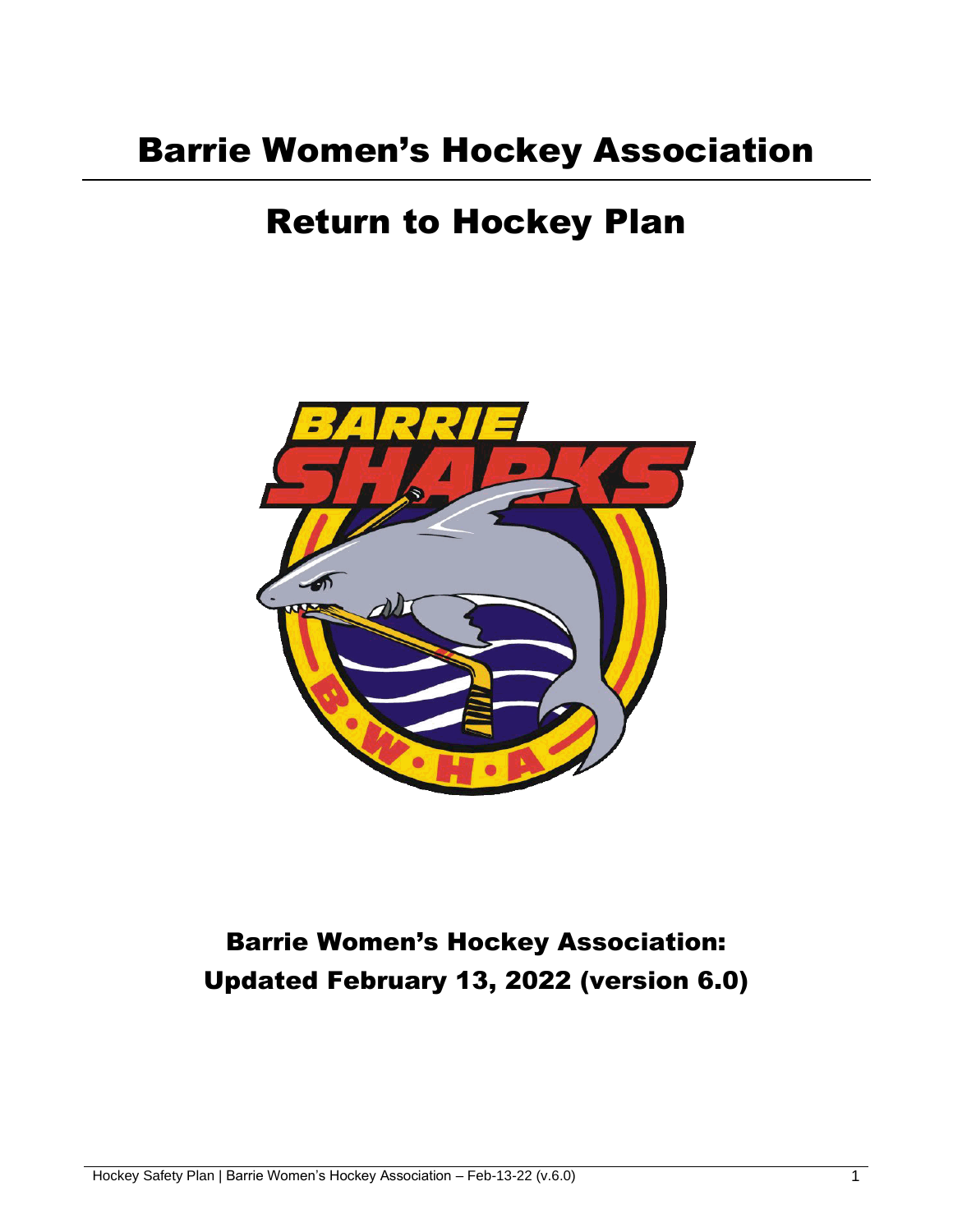# <span id="page-1-0"></span>**Table of Contents**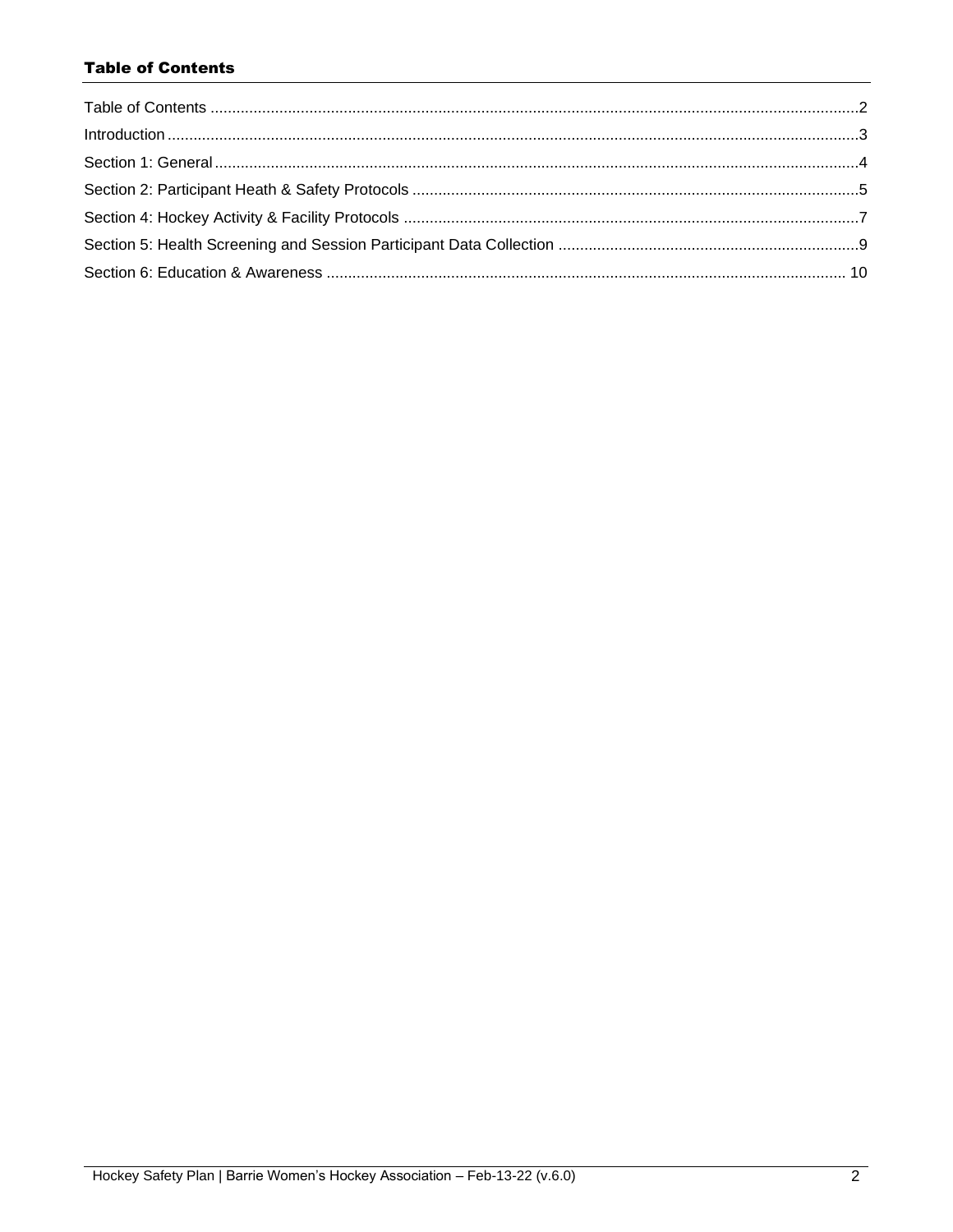# <span id="page-2-0"></span>Introduction

Since 1991, the Barrie Women's Hockey Association (BWHA) has strived to create high-quality hockey opportunities for girls and women in Barrie and the surrounding Simcoe County area. We believe hockey provides undeniable physical and mental health benefits and that striving for excellence in the sport – whether at the recreational or competitive level – helps our players to grow as individuals and to expand the limits of what they are capable of achieving, both on and off the ice.

The Covid-19 pandemic has created innumerable risks and challenges for everyone, with almost every facet of our players' lives impacted. The BWHA's first priority during this time has been to ensure that hockey does not add to these risks. At the same time, the physical and mental benefits of hockey are just as important as ever so our organization has worked tirelessly to adapt to rapidly changing circumstances and to find ways to continue delivering safe hockey programs – while pausing when it was no longer safe to play the game we love.

Working with the Simcoe Muskoka District Health Unit, the City of Barrie, and the Ontario Women's Hockey Association, our organization developed a comprehensive Return to Hockey plan which has guided our activities for the past two seasons. Through a strong commitment to the protocols and guidelines in our plan, and directives from the SMDHU and City of Barrie, our coaches, trainers, and parents have worked together to deliver safe hockey programs and allow our players to keep playing the game they love.

With the Ontario Government's recent announcement that the province would return to a "modified Stage 2" phase and move towards the realization of their Reopen Ontario plan, the BWHA's hockey programming has again been authorized to restart as of January 31st, 2022.

This document describes the approach the BWHA will take to plan and manage hockey activities for the Barrie Jr. while Ontario progresses through it's reopening plan. This includes a description of the measures which will be followed to ensure the safe delivery of our hockey programs and the protocols that all team officials and players must follow in response to any Covid-19 related situations that might arise.

This plan and the protocols it contains, have and will continue to be informed and guided by Ontario Government regulations including:

- Ontario's "Return-to-play framework for professional and elite amateur sport leagues and events" https://www.ontario.ca/page/return-play-framework-professional-and-elite-amateur-sport-leagues-andevents
- Ontario's [Step Two of its Roadmap to Reopen \(with modifications\)](https://covid-19.ontario.ca/public-health-measures) <https://covid-19.ontario.ca/public-health-measures>
- Protocols and guidelines provided by the Ontario Women' Hockey Association (OWHA), the Ontario Hockey Federation (OHF), and Hockey Canada.

Additionally, the BWHA will continue seek and follow direction, advice and guidance provided by the City of Barrie, the Simcoe Muskoka District Health Unit, and other relevant authorities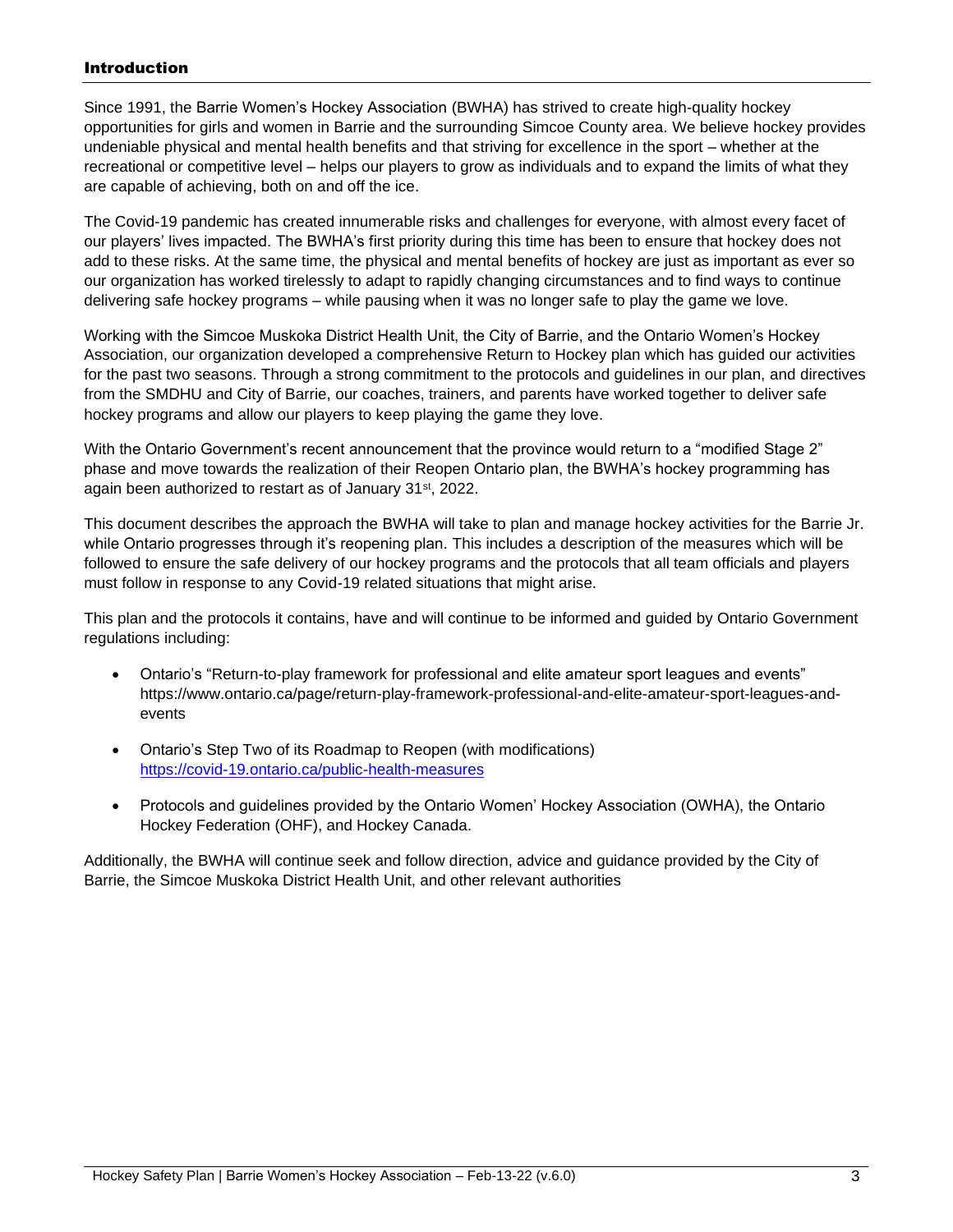# <span id="page-3-0"></span>Section 1: General

1.1 The following positions and individuals comprise the BWHA's Covid Response Oversight Group and will be responsible for ensuring compliance with this Return to Hockey Plan.:

| <b>Position</b>                                                                                               | <b>Individual</b>  | <b>Contact</b>           |  |
|---------------------------------------------------------------------------------------------------------------|--------------------|--------------------------|--|
| President                                                                                                     | Rob Whitehead      | president@bwha.ca        |  |
| <b>Chief Trainer</b>                                                                                          | Tammy McKnight     | chieftrainer@bwha.ca     |  |
| Director of Competitive Teams                                                                                 | Rob Emerson        | competitive@bwha.ca      |  |
| Director of Youth House League                                                                                | Laura Carbis       | youthhouseleague@bwha.ca |  |
| Registrar                                                                                                     | Lee-Anne Whittaker | registrar@bwha.ca        |  |
| Secretary                                                                                                     | Nancy Hooper       | registrar@bwha.ca        |  |
| ALL COMMUNICATIONS IN RESPONSE TO SPECIFIC PROTOCOLS<br>WITHIN THIS PLAN SHOULD BE DIRECTED TO covid@bwha.ca. |                    |                          |  |

- 1.2 For the purposes of this plan, Participant shall mean any player, coach, assistant coach, on-ice assistant, trainer, or other team staff and volunteers present for the purpose of participating in or organizing any onice or off-ice hockey activity.
- 1.3 All members of the Barrie Women's Hockey Association, including players, team officials, parents, and others identified later in this plan, will agree to the following as a condition of their continued participation in any hockey activities:
	- a) To fully abide by the contents of this Return to Hockey Plan.
	- b) To disclose their health status related to COVID-19 with designated team individuals, including being honest and forthcoming about the timing and presence and severity of any symptoms, for the purposes of implementing this plan and ensuring the safety of teammates and team officials.
	- c) As required by the Provincial and/or Federal Government, to openly disclose to designated team individuals any travel outside of the country, and furthermore to fully comply with any post-travel quarantine restrictions provide by the Government of Canada and/or Province of Ontario. Individuals will not be eligible to participate in hocky activities for 14 days following to return to Canada from a foreign country.
- 1.4 All hockey activities will fully comply with:
	- a) The OWHA's Return to Hockey Protocol including procedures and requirements for Operations, Programming, On-Ice & Off-Ice Activities. A copy of the OWHA's Return to Hockey Protocol has been included with this document in APPENDIX A.
	- b) All federal, provincial, and municipal laws, regulations, by-laws and orders as they may exist from time to time.
	- c) All By-Laws, Regulations, Policies and Procedures, and other regulations of the OWHA, and Hockey Canada.
- 1.5 All BWHA activities will be sanctioned by the Ontario Women's Hockey Association and will only proceed once prior written approval has been received from the OWHA.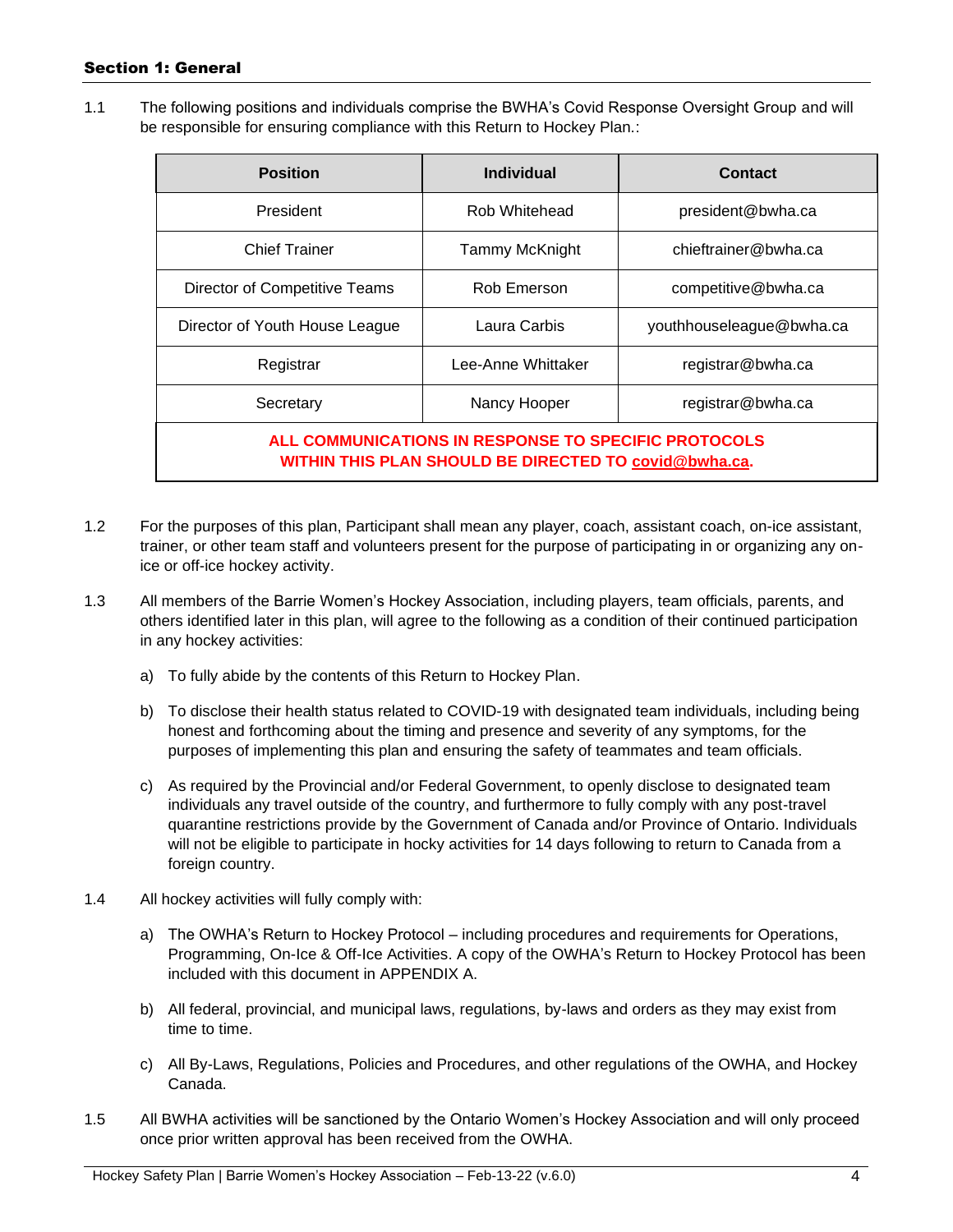### <span id="page-4-0"></span>**2.1 When a Participant becomes unwell with symptoms of COVID-19 during a hockey activity**

- a) If a Participant becomes unwell with symptoms of COVID-19, that individual must immediately stop participation in hockey activities.
- b) If applicable during a BWHA activity, a volunteer or facility staff, will be assigned to supervise the individual. The identified BWHA volunteer or facility staff must isolate the individual from all others, in a well-ventilated area, or outside and ensure use of a non-medical face mask, if one is available. Where possible, everyone should maintain a distance of 2 metres from the ill individual.
- c) The individual who was isolated, will be required to go home and follow public health guidelines regarding self-isolation and testing. The identified staff, or delegate, may be required to assist with contacting parent/guardian, as the Simcoe Muskoka District Health Unit does not have the capacity to respond to every person with Covid – 19 at this time. Under the direction of the SMDHU, the isolated individual should visit [SMDHU COVID-19](mailto:https://www.simcoemuskokahealth.org/Topics/COVID-19) and follow the steps outlined within the documentation.
- d) Facility staff will be informed by team staff, as soon as possible, in order to determine if any areas within that facility need to be closed off and/or require additional cleaning/disinfecting.
- e) The team coach or trainer, if not already guiding the response, will be informed as soon as possible. The team coach or trainer is responsible to inform the BWHA's Covid Response Oversight Group as soon as possible, by emailing the information, along with their contact information for follow-up, to [covid@bwha.ca.](mailto:covid@bwha.ca) In all cases this notification must happen within 2 hours of them being informed.
- f) The BWHA's Chief Trainer (or other individual as designated by the Chief Trainer) will contact the individual or their parent/guardian to determine if next steps are being taken with regards public health protocols.
- g) The BWHA will inform the OWHA of any identified situation, as soon as possible, when an individual becomes unwell with symptoms of Covid-19.

#### **2.2 When an individual is tested for COVID-19**

While current regulations do not allow for COVID-19 testing for members of the general public, in the event that a team official or player is tested for COVID-19, they will immediately cease all participation in hockey activities The individual will be required to follow all applicable public health guidelines and COVID-19 protocols and will only be permitted to resume hockey activities, subject to adherence with all other public health guidelines and Covid-19 protocols.

### **2.3 Player, Parent and Volunteer Responsibilities**

Each individual is responsible to familiarize themselves with the public health guidelines relevant to individuals who have symptoms of COVID-19, have tested positive for COVID-19, or have been exposed to an individual who has COVID-19. Furthermore, each individual participating in BWHA hockey activities must ensure they are following the guidance and protocols specific to their situation, and to take the proper actions without direction from the BWHA. This includes:

- a) Have knowledge of the symptoms of COVID-19 and follow the guidance provided by the SMDHU for determining whether you are experiencing symptoms
- b) Have knowledge of and follow the guidance provided by the SMDHU for determining when an individual is a close contact. At the time of publishing this document, that definition was: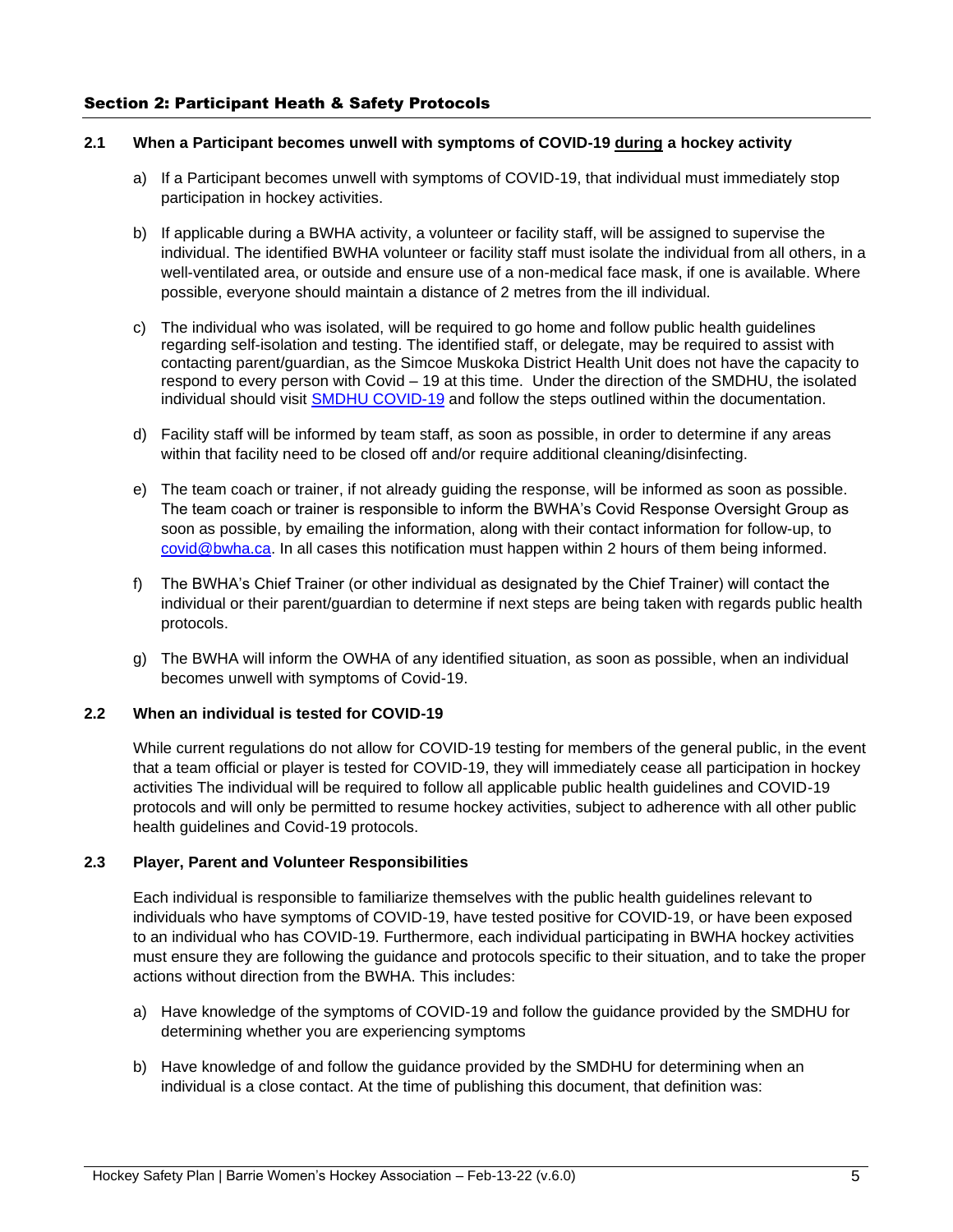"A close contact is anyone you were less than two metres away from for at least 15 minutes (or multiple shorter lengths of time) before your symptoms began.

- c) Follow all guidance provided by the SMDHU and other relevant authorities, including not participating in hockey activities as directed by these guidelines.
- d) Notify the team coach, manager, or trainer when you are experiencing symptoms of COVID-19, or when you have been exposed to someone who may have COVID-19 – as soon as possible after such situation becomes known. This includes disclosing honest and accurate information about the timing of symptoms or exposure.
- e) When an individual has symptoms of COVID-19 or has tested positive, the individual will follow all responsibilities defined by the SMDHU related to determining close contacts, including informing such individuals of their possible exposure. The individual (or their parents) will also work with the team coach, manager, or trainer to determine and share close contact information as related to players, coaches or other volunteers within recent hockey activities.
- f) Where individuals are found to be knowingly or unknowingly not following public health guidance or the directions in this Return to Hockey plan, such individuals may be prevented from participating in hockey activities until the BWHA is satisfied that all guidance is being followed. In such case, the player may appeal this decision through the Covid Response Oversight Group, via email to [covid@bwha.ca.](mailto:covid@bwha.ca)

### **2.4 BWHA Response & Responsibilities**

- a) Upon receiving information that an individual is experiencing symptoms or has test positive for COVID-19, the coach, manager or trainer will:
	- i. Communicate such information to the Covid Oversight Group via email to [covid@bwha.ca.](mailto:covid@bwha.ca)
	- ii. Work together with the impacted individual (or their parents) to identify close contact information as related to players, coaches or other volunteers within recent hockey activities – including review of Session Participation Tracking Data.
	- iii. Work with the impacted individual (or their parents) to ensure close contacts are informed as quickly as possible.
- b) Where the coach, manager, or trainer has reason to believe an individual associated with the team is not properly following the guidance provided by the SMDHU, the appropriate team official will discuss the circumstances with the player or parents to come to a shared understanding about the appropriate actions to be taken. Should the coach not be satisfied with the outcome of this conversation, the player may be prevented from participating in hockey activities until the coach is satisfied that all guidance is being followed.
- c) Following any situation where an individual is has experienced symptoms or has tested positive for Covid-19, the Covid Response Oversight Group and team officials will meet to review the application of protocols within this Return to Hockey plan, and to assess the safety of continuing with hockey activities. The team will pause activities were deemed best to do so for team players and officials, or as directed by the SMDHU or OWHA.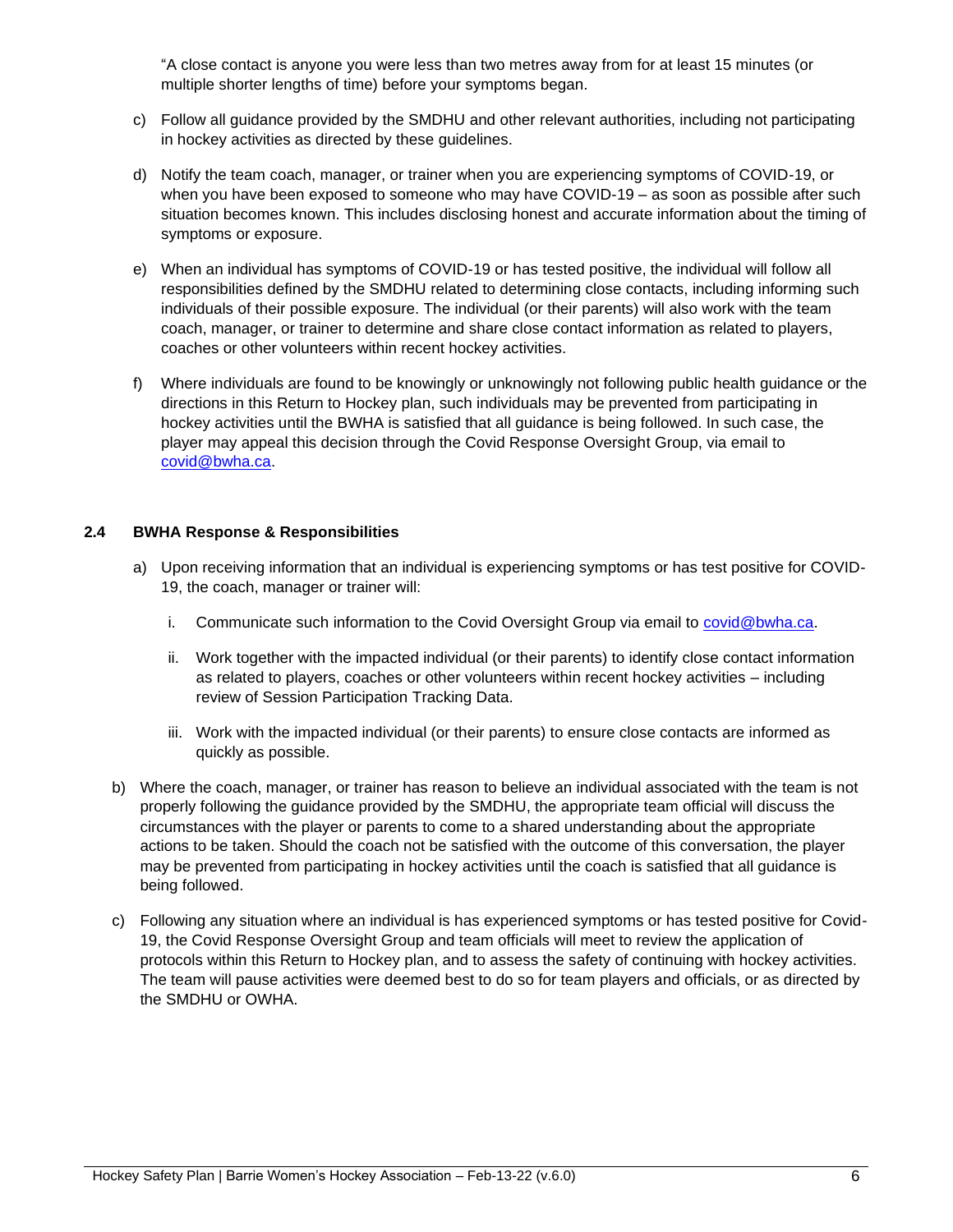#### <span id="page-6-0"></span>**3.1 Hockey Activities**

- a) Team activities will be limited to:
	- i. On ice practices and skill development activities
	- ii. OWHL games, as permitted and sanctioned by the OWHA, and only involving teams that have been granted approval by their local public health unit to participate in games.
	- iii. Off-ice training activities in accordance with all relevant public health guidelines for the activity/facility
- b) The BWHA strongly recommends that teams avoid off-ice social activities including group meals. If teams will engage in these activities, all protocols and precautions should be followed to ensure the health and safety of participants.

#### **3.2 Mask Wearing**

- a) Participants will wear a mask upon arrival to the facility for hockey activities and shall remain wearing a mask at all times until taking the ice – including while getting changed.
- b) Players will only remove their masks immediately before leaving the dressing room and proceeding to take the ice. and properly dispose of them as they are proceeding to take the ice – not before. The team will ensure that proper arrangements are in place for the safe collection and disposal of used masks.
- c) Coaches, assistant coaches, trainers, and on-ice volunteers will ensure their masks remain in place while on the bench, or while taking the ice. Coaches may remove their mask while on the ice only to provide direction, and/or to use a whistle – both of which should be done only within not within 6 feet (2 metres) of any players or coaches.
- d) Any individual with a valid medical exemption from the requirement to wear a mask must ensure they remain 6 feet (2 metres) away from all other individuals at all times. Specific situations for team staff and/or players with a medical exemption for mask wearing should be discussed with the Chief Trainer.

### **3.3 Facility Entry**

All Participants and spectators will follow all procedures for facility entry as defined by the facility operator. As entry procedures will change from time to time, current procedures for local facilities will be provided in a prominent location on BWHA.ca This will include:

- a) All Participants and spectators must complete any electronic or paper-based COVID-19 Screening Tool required by the facility, where such measures are in place.
- b) All Participants and spectators must provide proof of vaccination, along with proof of identity, in accordance with the requirements defined by Ontario, the SMDHU and the facility operator. The proofs of vaccine requirements in place will be provided on BWHA.ca

#### **3.4 General Facility Protocols**

Participants will always follow all protocols provided by the Facility Operator, including:

- a) Entering and/or exiting facilities, and spaces inside, only through designated/controlled doors
- b) Completing all required screening questions in advance, or as asked upon entry
- c) Following any directional markings or arrows on walls, floor or doors and respecting where one-way traffic has been identified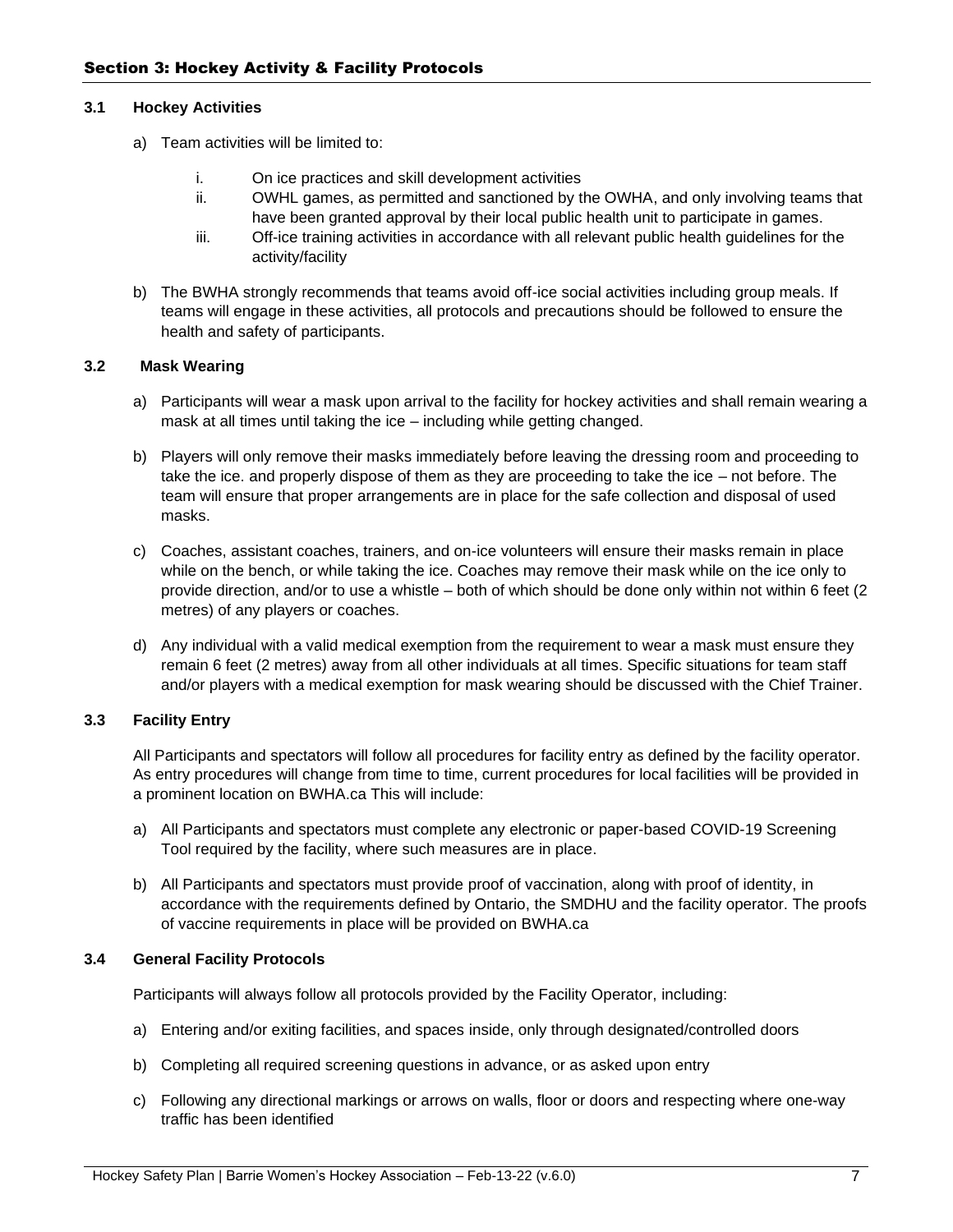d) Maintaining minimum physical distancing of 6 feet (2 meters) at all times

#### **3.5 Pre-Activity Facility Protocols**

- a) All players, team volunteers, parents and spectators must follow all facility directions at all times. This includes signs and instructions posted in the facility or provided by facility staff. Protocols and restrictions may vary from facility to facility, and as such everyone is encouraged to familiarize themselves with what is in place at each arena.
- b) For Fundamentals, First Shift, U9, U11, and U13 players one parent will be permitted entrance to the Facility for the purpose of assisting the player to get ready (e.g. skate tying). Once players have taken the ice, parents must immediately proceed to the designated spectator area, as directed by the facility.
- c) Dressing room availability before the start of a hockey activity may be limited, and teams must respect the restrictions that are in place at each arena. Dressing room occupancy limits, if any, will be posted and must be followed by the team. All individuals must maintain physical distancing at all times. A designated team official shall be responsible for ensuring dressing room capacity is not exceeded, and physical distancing and mask wearing is properly maintained.
- d) If there are any other users or groups using the same activity area, participants will remain in the dressing room and the designated acidity preparation area until any previous group has vacated the activity area and any adjacent common area. A coach or designated volunteer shall direct the players when it is time to leave the dressing room.

#### **3.6 Post-Activity Facility Protocols**

- a) Following the completion of their hockey activity and immediately upon existing the ice surface, all participants will remove their helmets and correctly put on their face mask. This must be worn at all times, except when in the shower, including while changing, until the participant has left the facility.
- b) All participants must exit the dressing rooms as quickly as possible, following their activity and no longer than 30mins following their on ice activity.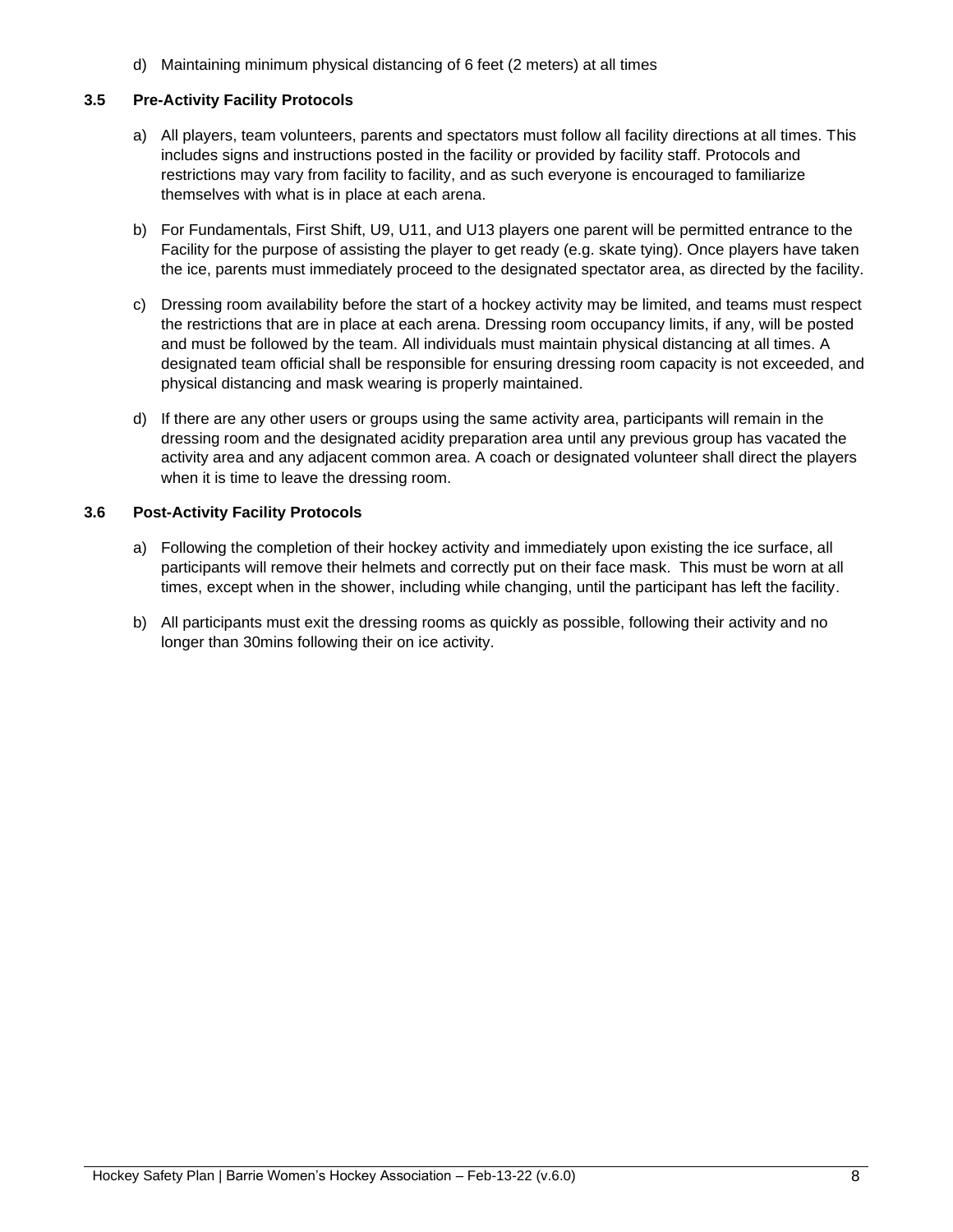# <span id="page-8-0"></span>Section 4: Health Screening and Session Participant Data Collection

- 4.1 Each BWHA team will collect the following Session Participant Tracking Data from every Participant of every hockey activity where participants will gather in-person:
	- a) Participant Name
	- b) Participant Role (player, coach, parent, official, volunteer, etc.)
	- c) Participant Contact Phone and Email
	- d) Participant Emergency Contact Name and Phone Number

**Individuals who have not provided the required Session Participant Tracking Data may not participate in any activities – no exceptions will be made.**

In addition to the Participant-provided information listed above, the BWHA will also track the following about each activity:

- e) Team or Group Name/Identifier
- f) Activity Type (practice, game, training, etc.)
- g) Coach / Activity Lead
- h) Trainer
- i) Start Time and End Time
- j) Facility Location, including room
- 4.2 All data collected as defined in this plan, including the Session Participant Tracking Data defined above, will securely stored and maintained by a designated team individual. All appropriate measures will be employed to ensure the privacy of member's information. This data will only be disclosed to public health officials or BWHA officials as required. Member's information gathered, for the purposes of the BWHA's Covid-19 response protocols, will not be used for any other purposes or released to any other organizations or individuals.